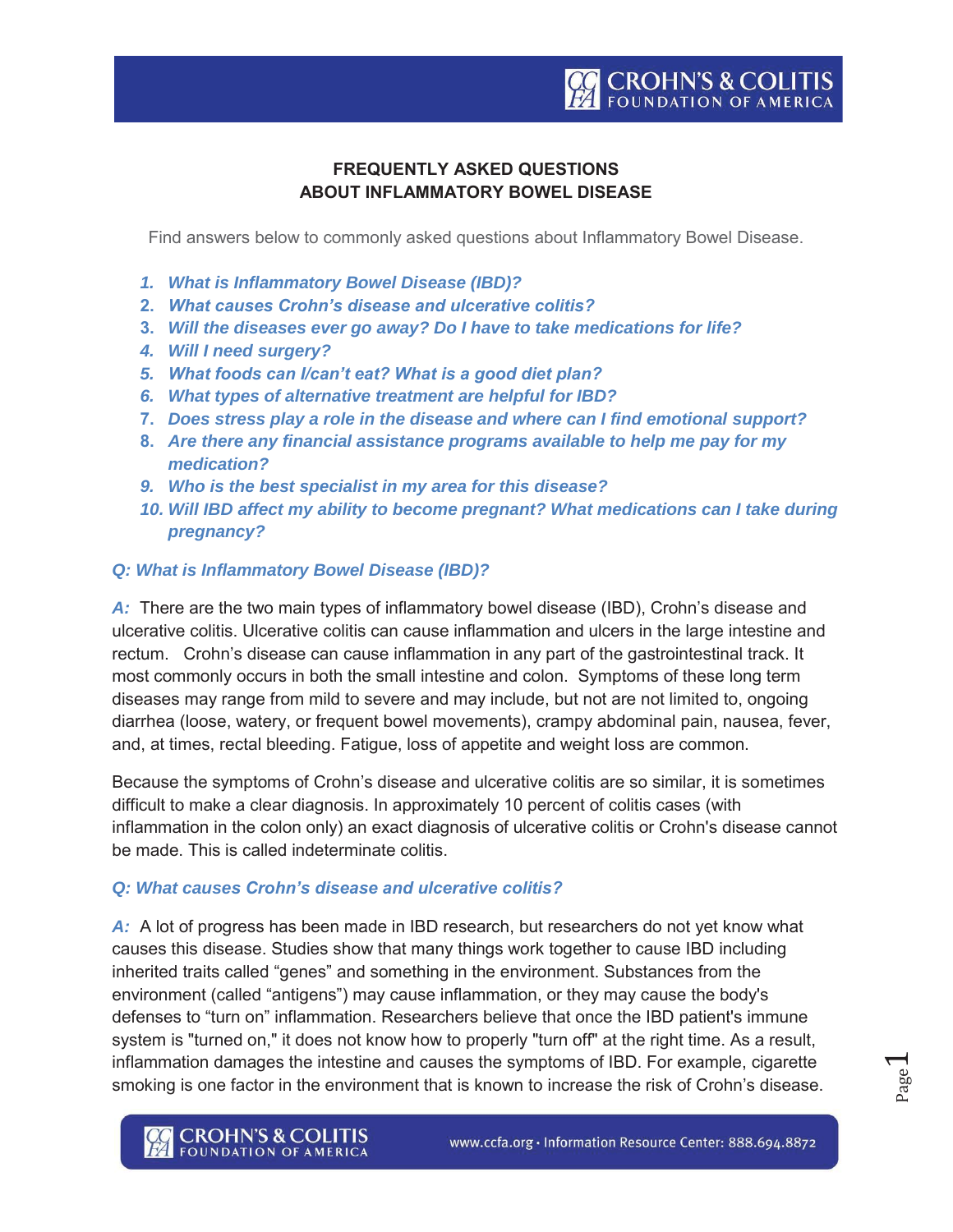Many other causes in the environment and the genes that can increase the risk of IBD are being studied.

### *Q: Will the diseases ever go away? Do I have to take medications for life?*

*A:* IBD is a chronic condition, which means you will have it for the rest of your life. However you can go through periods of remission, with no symptoms at all to disease flare ups with active disease symptoms. Currently there is no known cure for IBD, although advances are being made all the time. Often people will need treatment to control symptoms and improve their quality of life. Most patients are on medication for the rest of their lives even if the disease symptoms are not active (in remission).

#### *Q: Will I need surgery?*

*A:* About one third of people with ulcerative colitis and up to three fourths of people with Crohn's disease will need surgery. Some people can choose surgery, but for some people surgery is necessary due to complications. Surgery may be needed if a person's life has been affected even with medical treatment or if side effects of the medications cause problems. For ulcerative colitis, a patient may need removal of the entire colon, called a "total colectomy". This is because even if a patient has severe disease in only one area of the colon, removing only that area will not cure the disease, and it will return. In Crohn's disease, the most common area of the gut affected is bottom of the small intestine where it connects to the colon (at the "ileocecal valve"). This part of the gut is the most common area requiring removal by surgery (called an "ileocecal resection").

#### *Q: What foods can I/can't eat? What is a good diet plan?*

*A:* Unfortunately, there is no pre-formulated diet plan that works for every IBD patient. Dietary guidelines must be developed based on your very specific needs. These will take into account whether you have Crohn's disease or ulcerative colitis, the severity and location of your disease, and complications, if any. The goal is to keep a well-balanced, healthy diet that is rich in nutrients. It may help to keep a food journal which can pinpoint which foods are troublesome for you. Many patients also find it helpful to ask their doctors to recommend a nutritionist or dietician. There are online options to help you keep track of your diet at https://gibuddy.ibdetermined.org/

#### *Q: What types of alternative treatment are helpful for IBD?*

A: Some individuals with IBD seek a complementary approach to the treatment of their Crohn's disease or ulcerative colitis. Unfortunately, research studies that prove or disprove the various alternative treatments' effectiveness are lacking at present. Although we have heard a number of anecdotal reports about many different alternative therapies, and we do not dispute that some individuals may have benefited from using them, most treatments have not undergone rigorous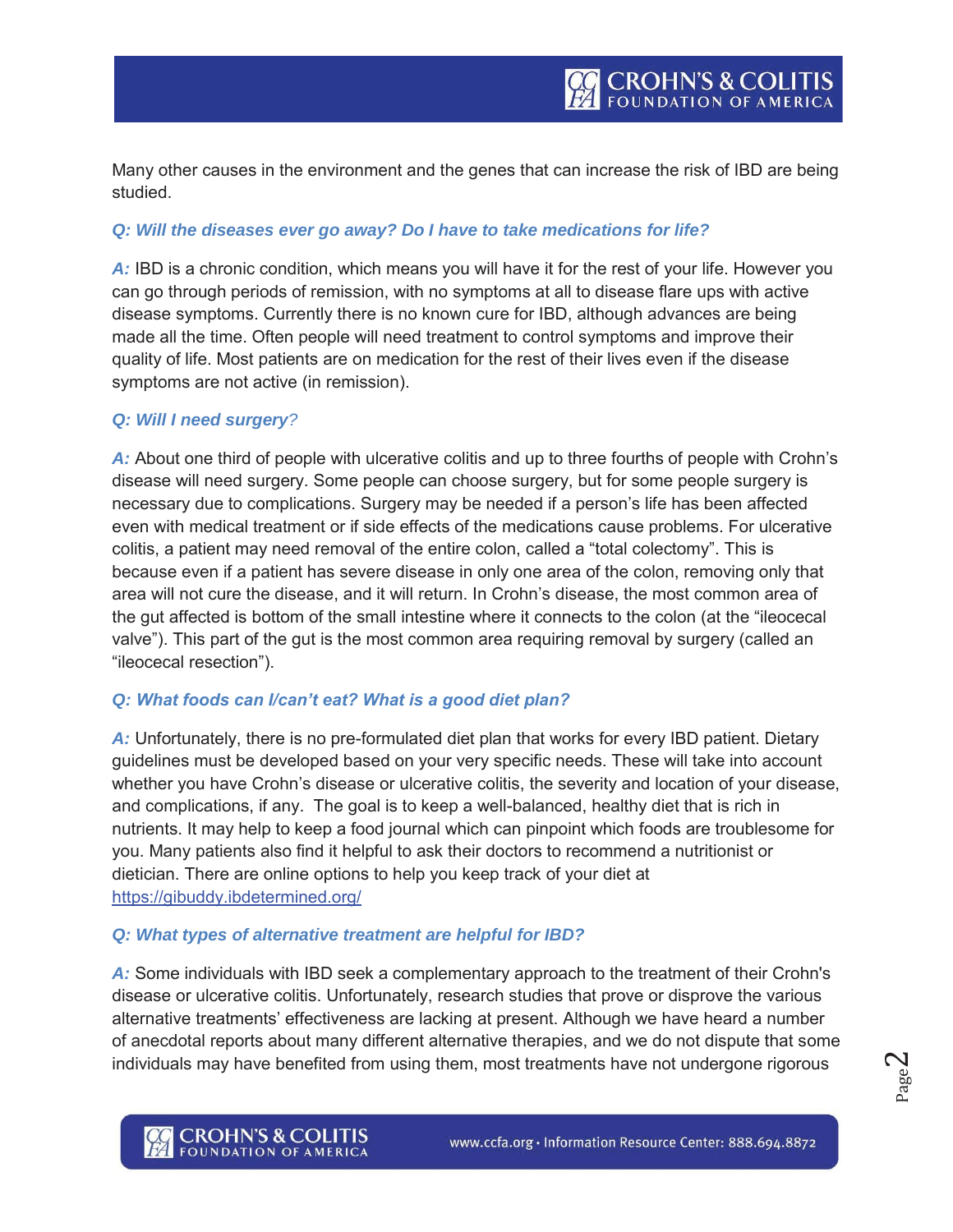testing required to show they are truly effective for management of IBD. The decision to go on alternative therapy should be a topic of discussion between the patient, the physician, and the nutritionist on the team. It is always important to remember to continue taking your medicine. If you choose to locate alternative options on your own, please be cautioned that there is little, if any, regulation of these alternative therapies, so you may not be aware of exactly what you may be taking.

### *Q: Does stress play a role in the disease and where can I find emotional support?*

**A:** It is important to understand that physical and emotional stress does not cause IBD. However, stressful situations or strong emotions may lead to flare-ups of symptoms for some people with IBD. This doesn't mean that everyone who has stress will experience a flare, or even that people who are prone to having stress-related flares will always have this reaction to stress. Even some people without IBD may see a link between stress and their digestive tracts. But for those people with IBD who know that stress can be problematic, it is helpful to be prepared for this reaction and to learn some stress-management techniques.

There are currently 40 CCFA chapters throughout the United States http://www.ccfa.org/chapters/. Some chapters may cover more than one state. Each of our chapters provides support groups, patient to patient telephone/email support, educational events and seminars in different areas. There are also online support groups and a community site where you can get support in the privacy of your own home www.ccfacommunity.org.

## *Q: Are there any financial assistance programs available to help me pay for my medication?*

*A:* In some cases pharmaceutical companies offer "patient assistance programs". These programs can give assistance to those who need financial support in paying for their medication. An option may be to contact the pharmaceutical companies to find out the requirements to be eligible. These programs may only work for patients who don't have health insurance. Here is the link for more information: http://www.needymeds.org. There are also organizations who provide "copay assistance", which means programs to help pay for medications. The CCFA *Irwin M. and Suzanne R. Rosenthal IBD Resource Center* (IBD Help Center) at info@ccfa.org can assist you in finding the appropriate resources. Also, your physician and support staff may be able to help you.

#### *Q: Who is the best specialist in my area for this disease?*

*A*: Finding the "best" specialist is particular to the individual. It is important to remember that you may want to find a specialist who is best suited for your individual needs and circumstances. A list of CCFA physician members is a great place to start at http://www.ccfa.org/living-withcrohns-colitis/find-a-doctor/. The CCFA Information Resource Center info@ccfa.or can also help you find a gastroenterologist, other health care professionals and treatment centers that

p<sub>age</sub><sub>d</sub>